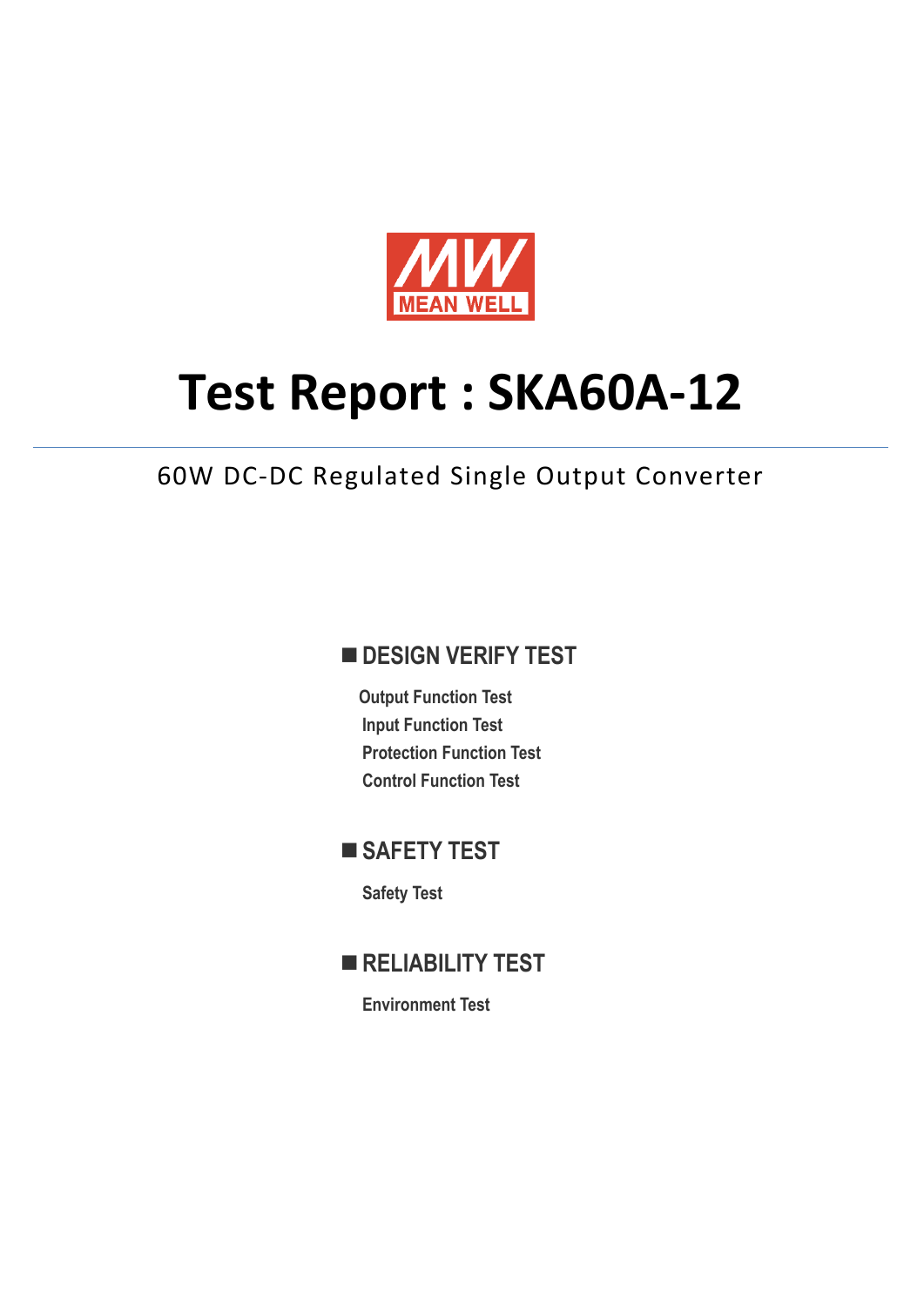

# **DESIGN VERIFY TEST**

| <b>NO</b>      | <b>TEST ITEM</b>          | <b>SPECICATION</b>     | <b>TEST CONDITION</b>                                         | <b>RESULT</b>    | <b>VERDICT</b> |  |  |  |  |  |  |
|----------------|---------------------------|------------------------|---------------------------------------------------------------|------------------|----------------|--|--|--|--|--|--|
| 1              | <b>VOLTAGE ACCURACY</b>   | $-2\%$ $-+2\%$ (Max)   | I/P:12VDC<br>O/P:FULL LOAD<br>Ta: $25^{\circ}$ C              | 0.55%            | P              |  |  |  |  |  |  |
| $\overline{2}$ | <b>RIPPLE &amp; NOISE</b> | 80mVp-p (Max)          | I/P:12VDC<br>O/P:FULL LOAD<br>Ta: $25^{\circ}$ C              | $20 \text{ mV}$  | P              |  |  |  |  |  |  |
| 3              | LINE REGULATION           | $-0.5\%$ ~ +0.5% (Max) | $I/P$ : $9VDC - 18VDC$<br>O/P:FULL LOAD<br>Ta: $25^{\circ}$ C | $-0\% - 0\%$     | P              |  |  |  |  |  |  |
| $\overline{4}$ | <b>LOAD REGULATION</b>    | $-0.5\%$ ~ +0.5% (Max) | I/P:12VDC<br>O/P:MIN~FULL LOAD<br>Ta: $25^{\circ}$ C          | $-0.03\% - +0\%$ | P              |  |  |  |  |  |  |

### **OUTPUT FUNCTION TEST**

#### **INPUT FUNCTION TEST**

| <b>NO</b>      | <b>TEST ITEM</b>           | <b>SPECICATION</b>                                  | <b>TEST CONDITION</b>                                 | <b>RESULT</b>                         | <b>VERDICT</b> |
|----------------|----------------------------|-----------------------------------------------------|-------------------------------------------------------|---------------------------------------|----------------|
|                | <b>INPUT VOLTAGE RANGE</b> | $9VDC - 18VDC$                                      | I/P:TESTING<br>O/P:FULL LOAD<br>Ta:25 $°C$            | 7.5VDC ~ 18VDC                        | P              |
| $\overline{2}$ | <b>EFFICIENCY</b>          | 92% (Typ)                                           | I/P:12VDC<br>O/P:FULL LOAD<br>Ta: $25^{\circ}$ C      | 92.54 %                               | P              |
| 3              | <b>DC CURRENT</b>          | 5445 mA / FULL LOAD (Max)<br>160 mA / NO LOAD (Max) | I/P:12VDC<br>O/P:NO / FULL LOAD<br>Ta: $25^{\circ}$ C | 5433 mA / FULL LOAD<br>156 mA/NO LOAD | P              |

### **PROTECTION FUNCTION TEST**

| <b>NO</b>      | <b>TEST ITEM</b>                               | <b>SPECICATION</b>                            | <b>TEST CONDITION</b><br><b>RESULT</b>            |                                                 | <b>VERDICT</b> |
|----------------|------------------------------------------------|-----------------------------------------------|---------------------------------------------------|-------------------------------------------------|----------------|
|                | OVER LOAD PROTECTION                           | $110\% - 160\%$                               | I/P:12VDC<br>O/P:TESTING<br>Ta: $25^{\circ}$ C    | 136 %<br><b>HICCUP MODE</b><br>AUTO-RECOVER     | P              |
| $\overline{2}$ | <b>INPUT OVER VOLTAGE</b><br><b>PROTECTION</b> | 20 VDC ~ 25 VDC                               | I/P:TESTING<br>O/P:MIN LOAD<br>Ta: $25^{\circ}$ C | 20 VDC<br><b>SHUTDOWN</b><br>AUTO-RECOVER       | P              |
| 3              | OUTPUT OVER VOLTAGE<br>PROTECTION              | $15$ VDC $\sim$ 19.2 VDC                      | I/P:12VDC<br>O/P:MIN LOAD<br>Ta: $25^{\circ}$ C   | CLAMP BY TVS DIODE                              | P              |
| 4              | SHORT PROTECTION                               | <b>SHORT EVERY OUTPUT</b><br>1 HOUR NO DAMAGE | I/P:18VDC<br>O/P:FULL LOAD<br>Ta: $25^{\circ}$ C  | NO DAMAGE<br><b>HICCUP MODE</b><br>AUTO-RECOVER | P              |